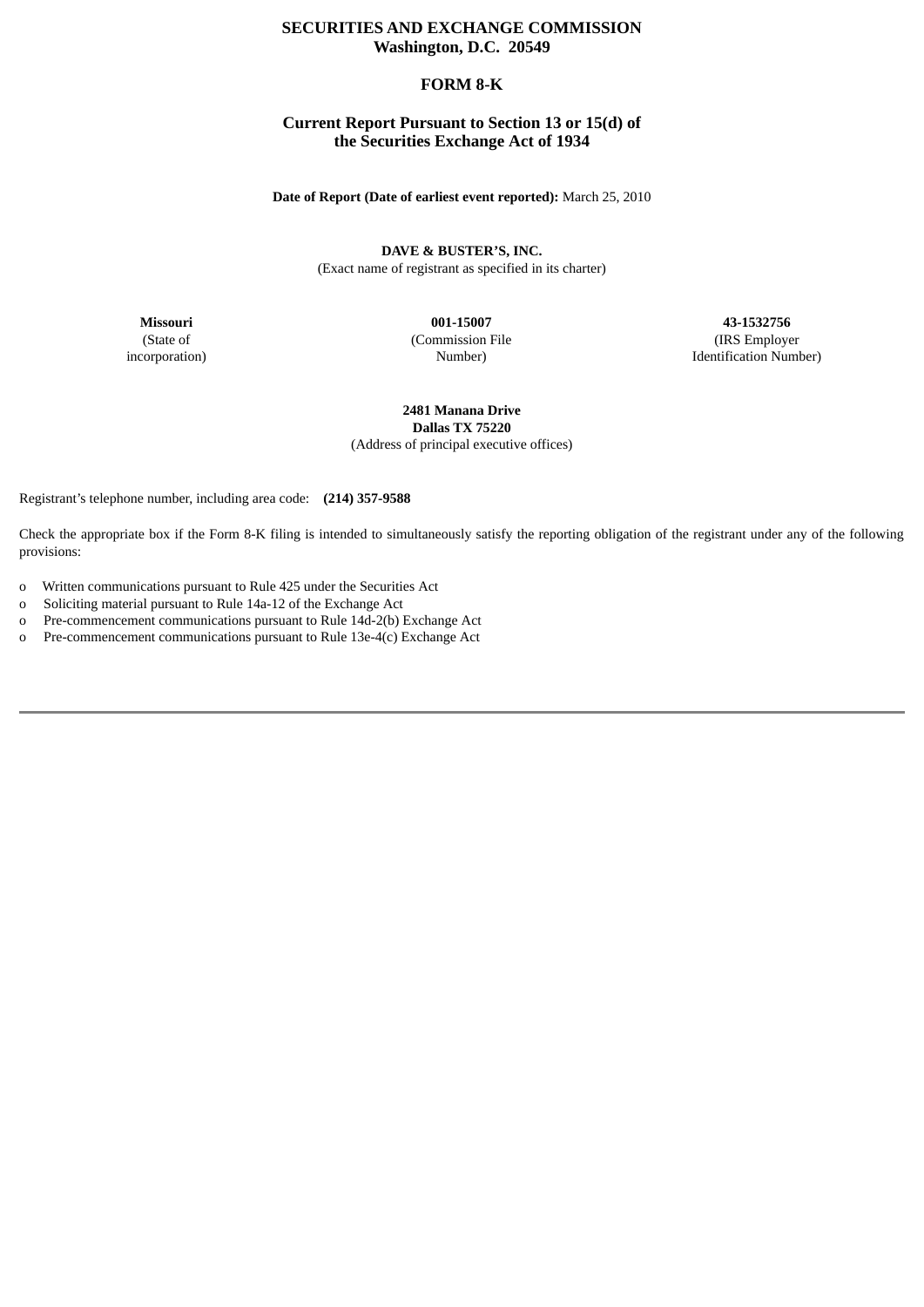### **Item 8.01 Other Events**

Between May 18, 2007, and August 28, 2007, Dave & Buster's, Inc. (the "Registrant") was the victim of a sophisticated criminal attack upon its computer system. As a result of this attack, approximately 130,000 payment cards used at eleven of the Registrant's store locations were compromised. Two individuals have pled guilty to their involvement in the criminal attack and an additional person, currently incarcerated in Turkey on unrelated charges, has also been indicted. All three people indicted in the attack on the Registrant have also been indicted for their involvement in attacks on other companies.

By letter dated April 14, 2008, the Registrant was notified by the Federal Trade Commission ("FTC") that the FTC was conducting a non-public inquiry into the Registrant's information security practices. The inquiry focused on the security of personal information, including payment card data, at the Registrant's places of business. Since the time of this initial inquiry, the Registrant has worked closely with the FTC in connection with its investigation. The Registrant has reached an agreement with the FTC on the terms and provisions of a Complaint and Agreement Containing Consent Order (the "Order") that concludes and settles the investigation. The terms of the Order provide that Registrant failed to provide reasonable and appropriate security for personal information on its computer networks. Specifically, Registrant failed to (a) employ sufficient measures to detect and prevent unauthorized access to computer networks, (b) adequately restrict third-party access to its networks, (c) monitor and filter outbound traffic from its networks (to identify and block the unauthorized export of sensitive personal information), (d) limit access between in-store networks, and (e) limit access to its computer networks through wireless access points.

Under its settlement with the FTC, Registrant is required to establish, implement, and maintain a comprehensive information security program that is reasonably designed to protect the security, confidentiality, and integrity of personal information collected from or about consumers. This information security program will contain administrative, technical, and physical safeguards designed to (a) identify material internal and external risks to the security, confidentiality, and integrity of personal information that could result in the unauthorized disclosure, misuse, loss, alteration, destruction, or other compromise of such information, (b) control the identified risks, and (c) ensure that Registrant's third-party service providers are capable of appropriately safeguarding personal information they receive from Registrant. As part of the development of the information security program, for a ten-year period, Registrant must obtain initial and biennial assessments and reports from an independent auditor that set out the safeguards implemented and maintained by Registrant, and explain how such safeguards meet or exceed the protections required by the terms of the Order. The Order shall be binding upon the Registrant for twenty years.

The FTC voted to approve the Order on March 25, 2010 and will publish an announcement regarding the Order in the Federal Register. The Order will be subject to public comment until April 26, 2010, after which the FTC will decide whether to make it final. The Order does not require the Company to pay any fines or other monetary assessments and the Registrant does not believe that the terms of the Order will have a material adverse effect on its business, operations, or financial performance.